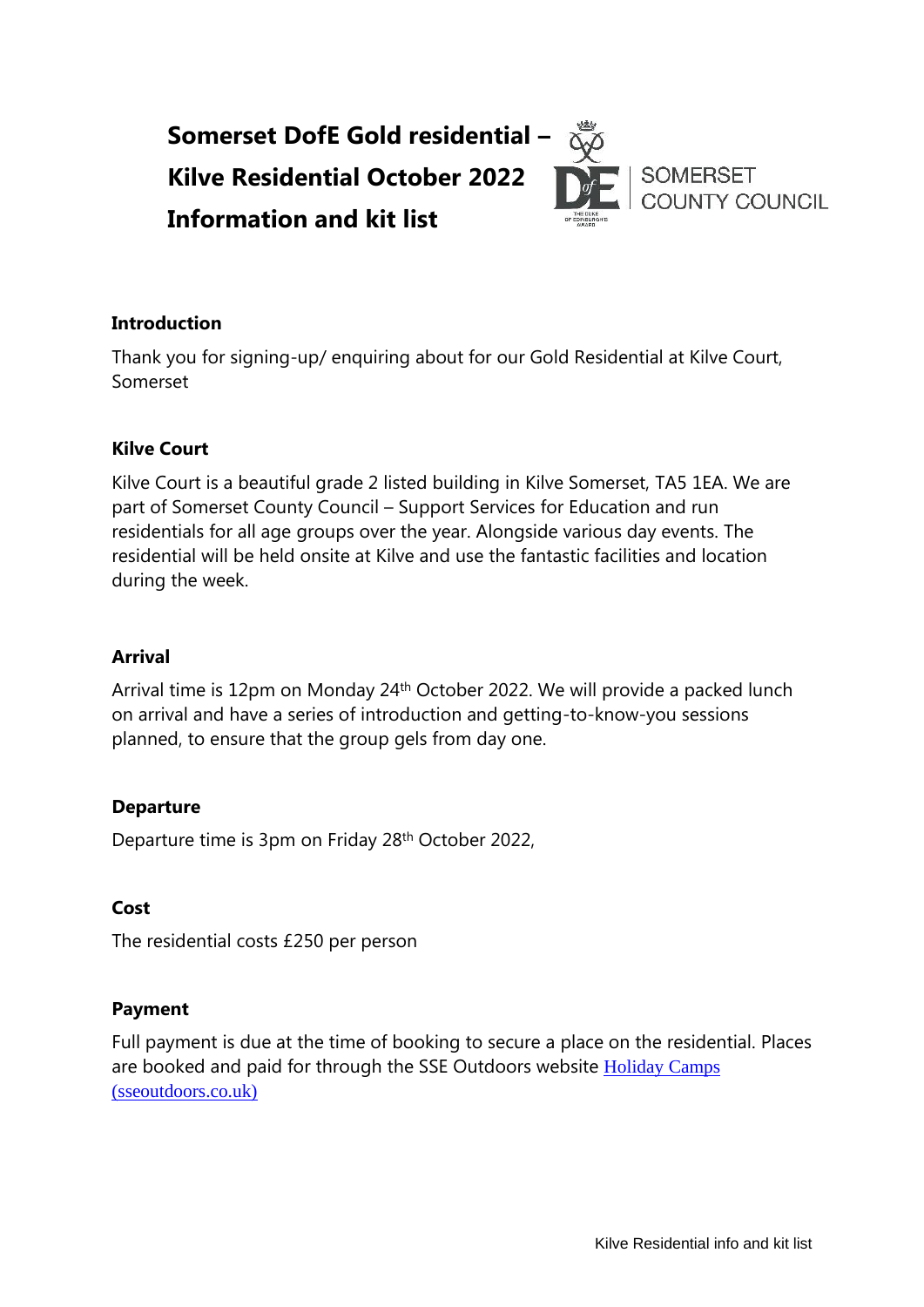# **Accommodation**

You will stay indoors in our internal accommodation, sharing with others on the residential (age and genders will be split for safeguarding). With the lifting of restrictions, we can now have multiple people per room, but will still spread out where possible.

Shower and toilets are onsite

There is the opportunity to charge mobile phones and other devices on site – but you'll be too busy to worry about this!

We will provide bedding for you

## **Food**

We will provide all meals, snacks and drinks through the week. There is a choice every day and you are guaranteed to be well fed. We can cater for all food intolerances – you just need to let us know

You don't need to bring additional food with you, although if you're a budding Star Baker and want to dazzle us with your brilliance, we won't say no!

### **Footwear**

Kilve Court is fairly flat and level, but it is mainly grass so will be affected by the weather; please think about this when deciding what to bring.

You will be stood up for long periods, will probably walk quite a distance without realising it! Sturdy, comfortable shoes or trainers will therefore be required during the day (walking boots are ideal if you have them).

You will definitely be doing sports / adventurous activities, so casual / sports kit is ideal

Flip flops/slippers are good for 'down time' and to wear indoors at the centre as outdoor shoes will get muddy!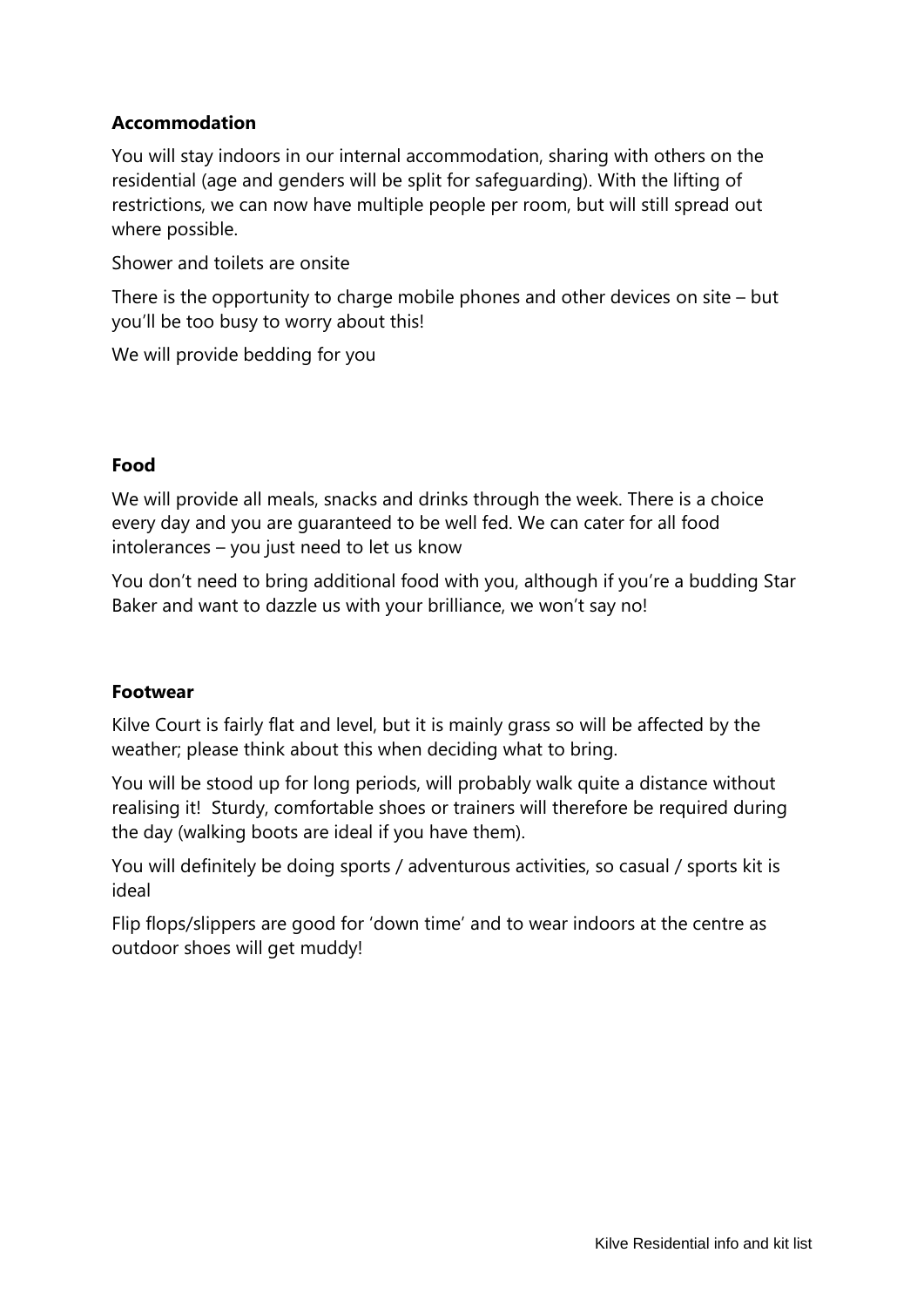## **What to consider bringing**

We will be outside most of the day, whatever the weather, so clothing should be lightweight and covering if its sunny, waterproof if it's wet and warm if it's cold. Keep an eye on the weather forecast!

Kilve Court is a family venue so please don't bring items of clothing that are seethrough or have offensive slogans.

Please avoid jeans, especially if wet weather is forecast. Hopefully the sun will be shining but it is likely to be chilly at the end of October – so layers are perfect

You will be doing outdoor activities; you could get wet and muddy! We will also spend a day with the Quantock rangers. Please bring clothing that you don't mind damaging! As we'd hate you to ruin a decent item of clothing!

We also have a lake onsite now – so could do some water-based activities like paddle boarding – please bring appropriate clothing for this, as you may get wet!!!

### **Money**

We don't recommend carrying large amounts of cash and as you are going to be fed onsite- you shouldn't need any additional money. However, there is a local shop across the road – so if emergency snacks are needed – you can head there!

### **Activities**

You will be involved in ranger activities on one day and also a number of different activities from mountain biking, archery, mountain boarding and abseiling. So, it will be an active and busy week for all involved – including our fantastic SSE Outdoors staff

### **Supervision**

There will be SSE Outdoors staff onsite to support you 24/7. They are used to working with all age groups of visitors and are guaranteed to ensure that you have fun whilst onsite

### **What you will be doing**

You will be involved in a centre development project or volunteering with the Quantock Rangers during the week alongside this there will be activities and evening plans also – onsite and off. Please see the programme for a rough idea as to how the week will look